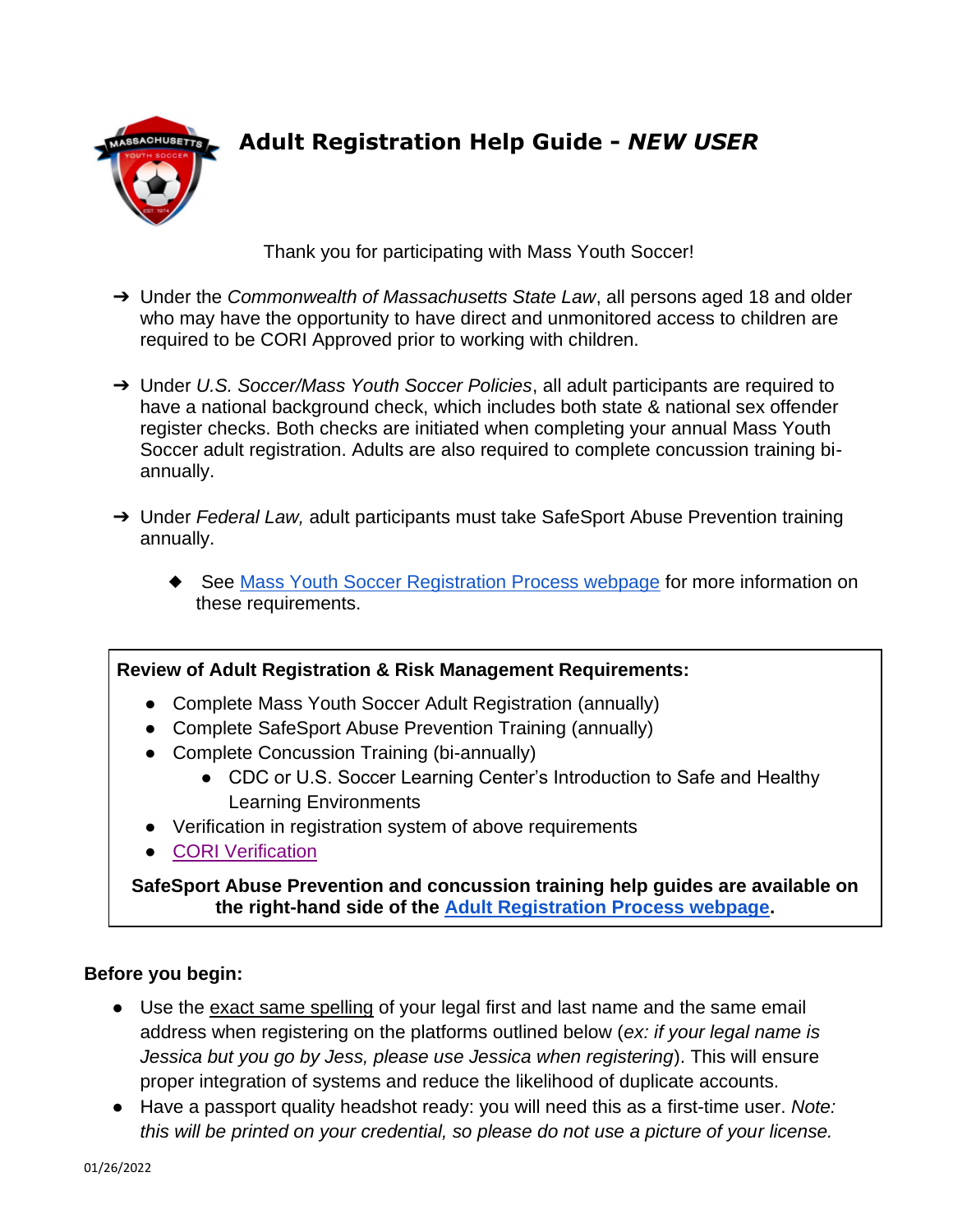- If you are listed as a parent of a player in the U.S. Soccer Connect registration system, you will need to connect to that account. Do not create a new account.
- **Unsure if you have an account?** Please contact the U.S. Soccer Connect support team at (855) 703-2558.

## **MASS YOUTH ADULT REGISTRATION PROCESS**

*This is an annual process that you will need to complete each year you volunteer/coach with Mass Youth Soccer, but you will only need to create an account ONCE.* 

- 1. Click on the [Mass Youth Soccer Adult Registration](https://secure.sportsaffinity.com/reg/index.asp?sessionguid=&domain=ma-cori%2Eaffinitysoccer%2Ecom) link. Please read all the information on that page before you begin.
- 2. Click on the blue "Register Now" button at the bottom of the page.



**Adult Registration** 

3. Next, click on the blue "Create New Account" button.

| Select registration type(s)                             | $\bullet$ | Returning users, please login.<br>๏                                |
|---------------------------------------------------------|-----------|--------------------------------------------------------------------|
| Select a season: "                                      |           | Remember to select a season & registration type before logging in! |
| Fall 2016-2017                                          | ٠         | <b>Enter Username</b> *<br>Usemame                                 |
| Select registration type(s): *                          |           | <b>Enter Password*</b><br>Password                                 |
| <b>Adult Registration</b><br>ø<br>* are required fields |           | <b>Forgot Username or Password?</b>                                |
| ٠                                                       |           | Don't have an Account?                                             |
|                                                         |           | <b>Create New Account</b>                                          |

4. Enter all required information, **making sure to use your full legal first and last name and an email address you will use for all system registrations**. Take note of your username & password: this is how you will log into the U.S. Soccer Connect (USSC) system in the future. Click "save & continue."

|                              | Coach/Admin Legal First Name*Initial<br>Legal Last Name* | Suffic<br>٠ |
|------------------------------|----------------------------------------------------------|-------------|
| Gender*<br><b>Birthdate*</b> | $\alpha$                                                 |             |
| è                            | $\overline{a}$                                           |             |
| Address Line 1*              |                                                          |             |
| Address Line 2               |                                                          |             |
| City*                        | State/Province* Zip/Postal Code*<br>MA<br>٠              |             |
| Home Phone**                 | Cell Phone**                                             |             |
| Email Address*               |                                                          |             |
| Usemarne*                    |                                                          |             |
| Password*                    |                                                          |             |
| Confirm Password*            |                                                          |             |

5. Review your information and, if correct, click the green continue button.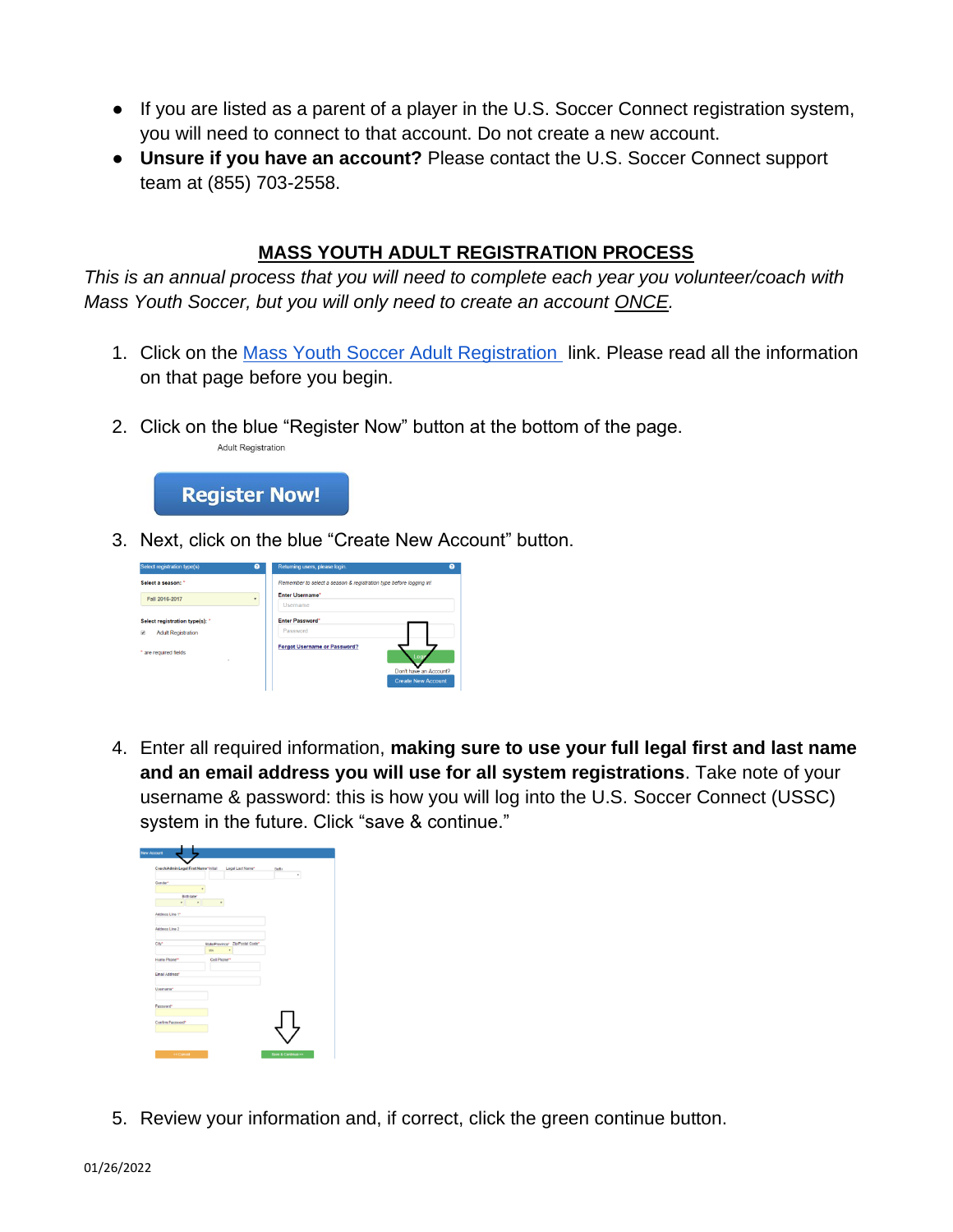

6. Next, click on the blue "Register as Coach/Admin" button that is across from your name.



7. Select Program as **Adult/CORI Registration** then press continue.



NOT NOW

- 8. Check or add all information and:
	- a. Upload a passport quality photo (head shot of you only, no hat or sunglasses; this picture will be printed on your credential).
	- b. Select all the organizations you will be volunteering/coaching for and the role(s) that you have within the organization(s). For example: you may be coaching with Lunenburg Youth Soccer *and* in the Town Select League. Make sure to add each organization in this form. You can add up to 3.
	- c. If you are involved in more than three organizations, notify Mass Youth Soccer and we will add those organizations to your Adult Registration.

| <b>Select Play Level</b><br>Play Level*                                                   |                                                                                                    |                                       |
|-------------------------------------------------------------------------------------------|----------------------------------------------------------------------------------------------------|---------------------------------------|
| <b>Adult Registration</b>                                                                 |                                                                                                    |                                       |
|                                                                                           |                                                                                                    | <b>Program Additional Information</b> |
| <b>Personal Information</b><br>Legal First Name*<br>Legal Last Name*<br>Initial<br>Suffix | Please select your primary organization (SID# is for Internal<br>Use Only)*                        |                                       |
| J<br>۰                                                                                    | -----                                                                                              | ٠                                     |
| Gender*<br><b>Birthdate*</b><br>Male                                                      | Please choose all roles that apply within your organization*<br><b>Wice President</b><br>President |                                       |
|                                                                                           | Treasurer<br>Secretary/Clerk                                                                       |                                       |
| Click here to show photo or certification upload*<br>$\sigma$<br>Required: 'Photo' 8      | CORI Submitter<br>Registrar                                                                        |                                       |
| Clos to                                                                                   | <b>Director</b>                                                                                    | <b>Director of Coaching</b>           |
|                                                                                           | <b>Head Coach</b><br><b>Assistant Coach</b>                                                        |                                       |
| <b>Address Information</b>                                                                | <b>Team Manager</b><br><b>Trainer</b>                                                              |                                       |
| Address Line1*                                                                            | Referee                                                                                            | Other (performs other duties)         |
| Address Line2                                                                             | SECONDARY Please select your secondary organization<br>(SID# is for Internal Use Only)             |                                       |
| State/Province* Zip/Postal Code*<br>City*                                                 | -----                                                                                              | ٠                                     |
| MA<br>۰                                                                                   | SECONDARY Please choose all roles that apply within your<br>organization                           |                                       |
|                                                                                           | President<br><b>Mce President</b>                                                                  |                                       |
| Home Phone**<br>Cell Phone**                                                              | Treasurer<br>Secretary/Clerk                                                                       |                                       |

At the end of this page click the green "Save and Next Page" button.

9. Fully read, initial, and accept the Electronic Legal Agreements and then click the green "Agree & Continue" button.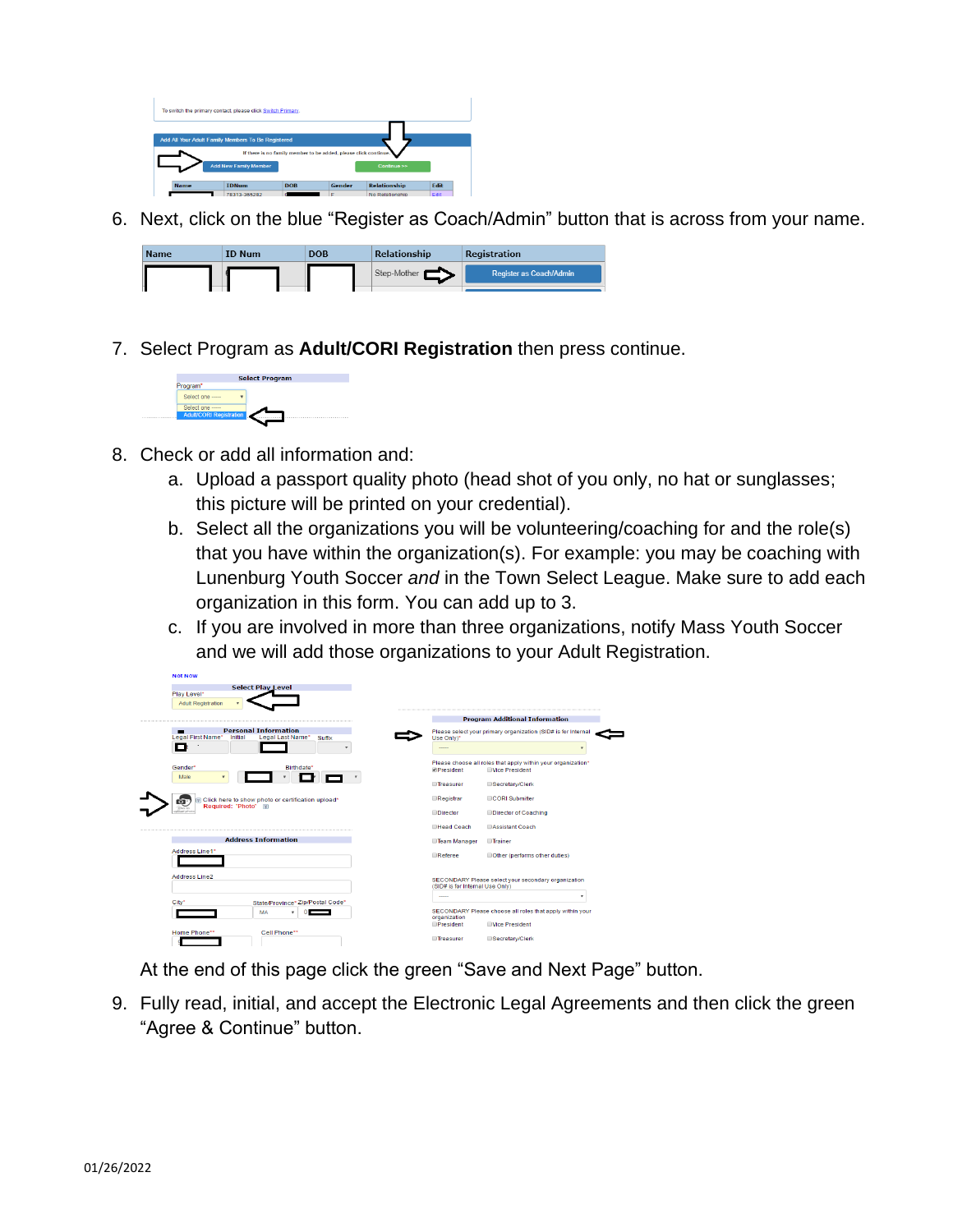

10.On the next page, click the green "No Payment due, continue" button to move on to your National Background Check and CORI submission.



11.Click on the green "Continue to Background Check>>>" button. *Disregard the blue "Print Receipts & Forms" button for now, you can log back into your account after completing your registration to access the required CORI Acknowledgement form that is printed as receipt.*

|                                  | <b>Background Checking</b>                                             |                                |                                                                 |                          |                                                                                                                                                                                      |                                          |
|----------------------------------|------------------------------------------------------------------------|--------------------------------|-----------------------------------------------------------------|--------------------------|--------------------------------------------------------------------------------------------------------------------------------------------------------------------------------------|------------------------------------------|
|                                  |                                                                        |                                |                                                                 |                          | Please make sure the person you submit to background check has correct name, DOB.<br>The background check company will charge for every submit even if the name or DOB is incorrect. |                                          |
|                                  |                                                                        |                                | Please only submit one time, your order status will be pending. |                          |                                                                                                                                                                                      |                                          |
|                                  | <b>Person to be checked:</b>                                           |                                |                                                                 |                          |                                                                                                                                                                                      |                                          |
|                                  | <b>Last Name</b><br>Test30<br>321 SD NE 95222<br>email:Test30@test.com | <b>First Name</b><br>Test30    | <b>Middle Name</b><br>Club: Kidsafe - Risk Manag                | <b>DOB</b><br>07/09/1985 | <b>Driver License</b><br>321654 NE                                                                                                                                                   | <b>BGC Account:</b><br>7072630 / mvaugha |
|                                  | JD Palatine                                                            | Enter admin's SSN: * Required, | Submit BGC                                                      |                          |                                                                                                                                                                                      |                                          |
| Continue to Background Check >>> |                                                                        |                                | ground Checking is completed. Risk Status is also Updated.      |                          |                                                                                                                                                                                      |                                          |

- 12.Review information to confirm **your legal first and last name and date of birth.** If the information is incorrect, please update it or terminate the registration and call your organization's Risk Manager so they can help you update your account prior to your background check being processed.
- 13.Click the green "Submit BGC" button to complete the process. **Background checks take 4-7 business days to process.**

<span id="page-3-0"></span>**For registration account help:** please contact U.S Soccer Connect Help Line (855-703-2558) or contact your participating organization's Registrar or Risk Manager.

## **CORI VERIFICATION INFORMATION**